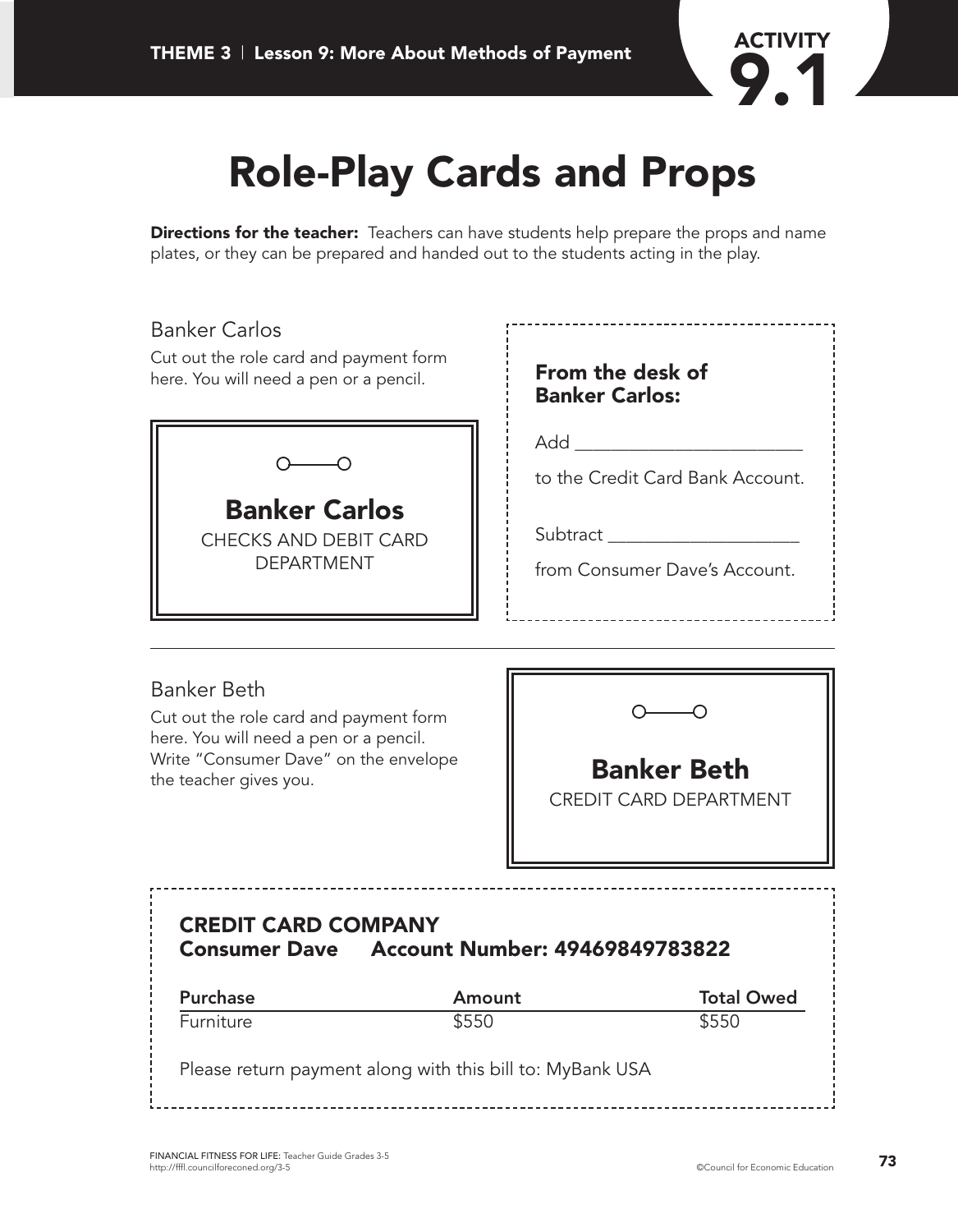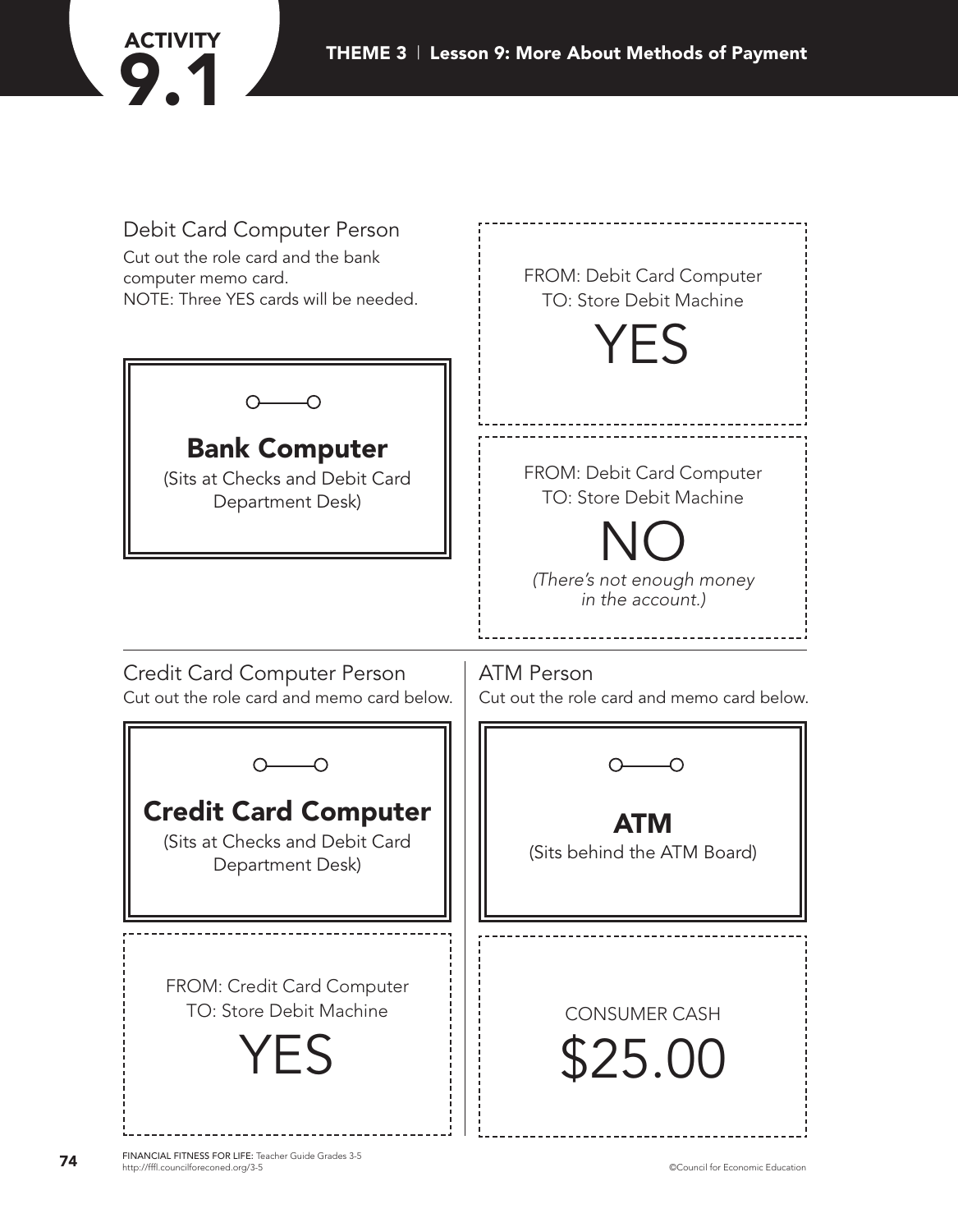

# Consumer Ana

Cut out the role card and the Debit Card.



## Consumer Dave

Cut out role card, Credit Card, and Check below. You will need a pen or a pencil. Write "Credit Card Company" on the envelope your teacher gives you.

| <b>Consumer Dave</b><br>(Buys a couch with a<br>Credit Card. Pays the Credit<br>Card Bill with a check.)                                                                                                                                  | Credit Card Company<br><b>CREDIT CARD</b><br><b>Consumer Dave</b><br>494 698 4978 3822<br>Expiration Date: 2/12 |
|-------------------------------------------------------------------------------------------------------------------------------------------------------------------------------------------------------------------------------------------|-----------------------------------------------------------------------------------------------------------------|
| Consumer Dave<br>1818 First Street<br>Anytown, MO 63510                                                                                                                                                                                   | 90-29304/2934<br>CHECK No. 0001<br>1930000000<br>DATE Month 2009                                                |
| Credit Card Company<br>PAY TO THE ORDER OF<br>Five hundred and fifty dollars and no cents -<br>MyBank USA<br>123-457-7891<br>19204 W. Blank Check St<br>New York City, New York<br>for new couch<br>MEMO / NOTES<br>1:823949 92999 39391: | $s$   550.00<br><b>DOLLARS</b><br>Consumer Dave<br>SIGNATURE:<br>2384829 9290"<br>0001                          |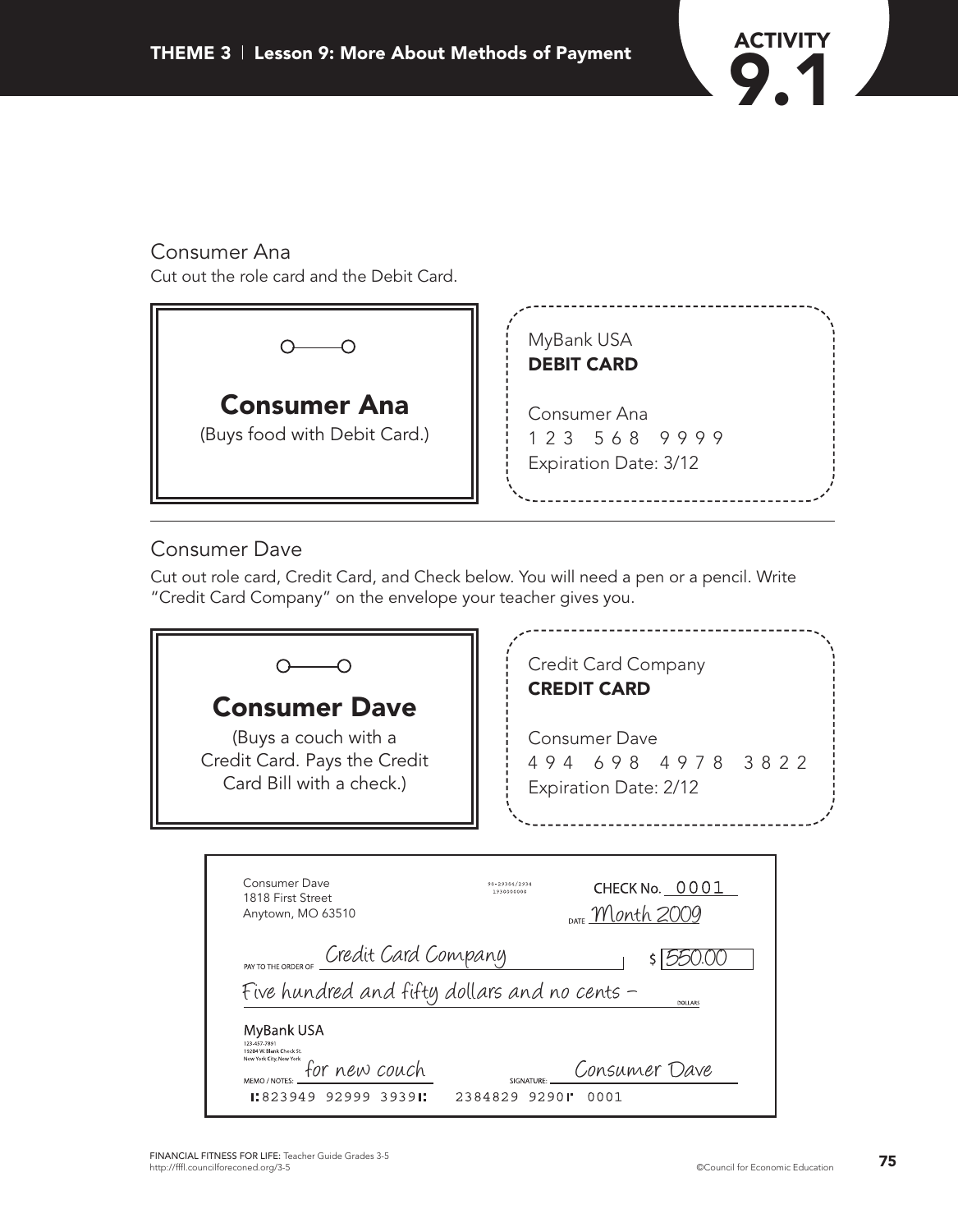

# Consumer Heather

Cut out the role card and the Debit Card. (The Debit Card is used in an ATM machine.)



Cut out the role card and the Debit Card.



# Debit Card Data Person #1

Cut out the role card and the Debit Card data card.

|                                                                                                                         | TO: Bank Computer<br>FROM: Store Debit Machine |
|-------------------------------------------------------------------------------------------------------------------------|------------------------------------------------|
| <b>Debit Card Data #1</b><br>(Stands near the Debit yarn<br>attached to the Debit/Credit Card<br>scanner at the store.) | <b>Consumer Ana</b>                            |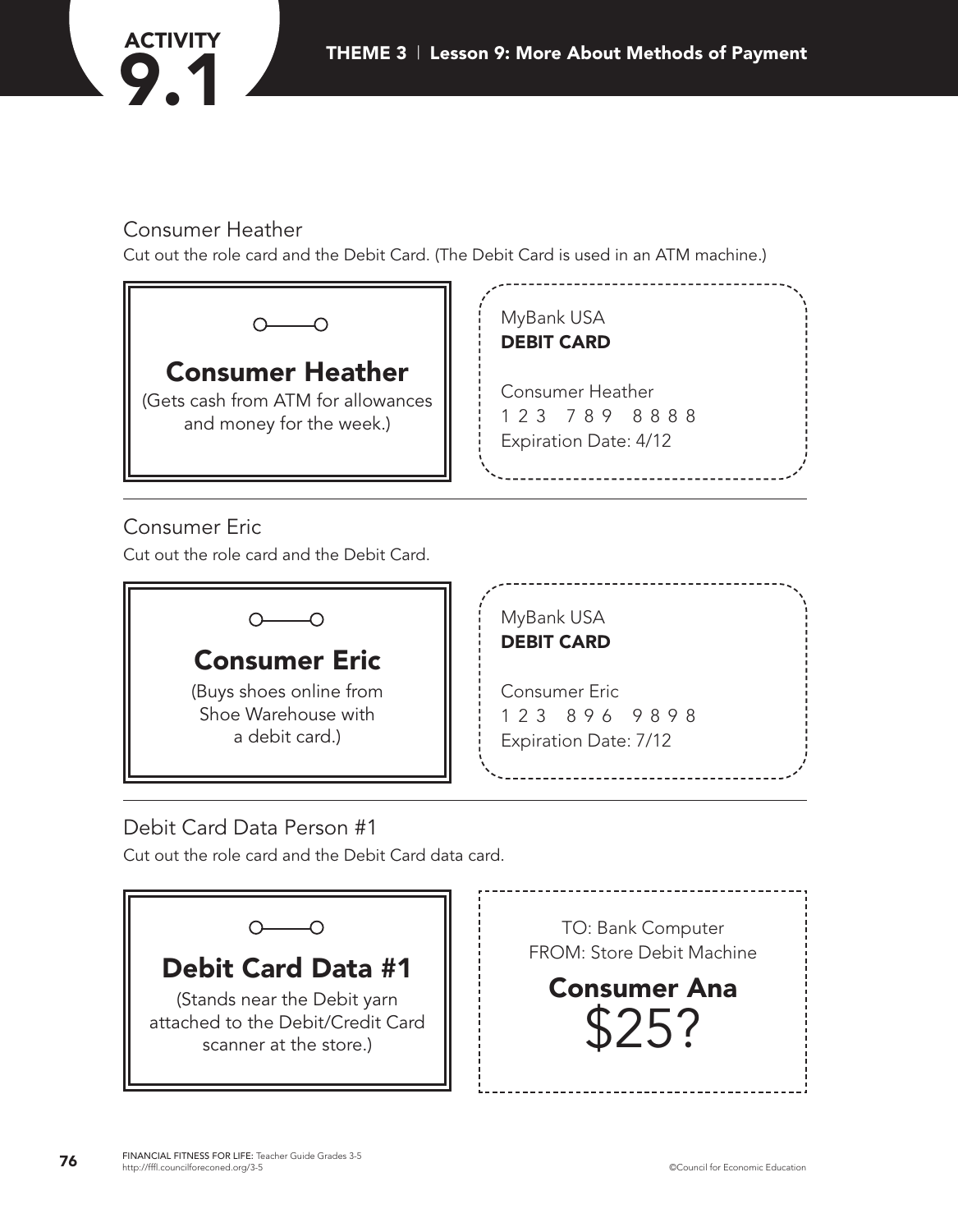

# Credit Card Data Person ATM Data Person Cut out the role card and the Credit Card Cut out the role card and the ATM Card Data Card below. below.  $\sim$  $O$  -  $O$ **Credit Card Data ATM Data** (Stands near the Credit yarn (Stands near the yarn attached to the Debit/Credit Card attached to the ATM.) scanner at the store.) TO: Credit Card Company TO: Bank Computer FROM: Store Credit Machine FROM: Store Debit Machine **Consumer Heather Consumer Dave** \$550?\$25? Food Store Worker TO: Bank Computer Cut out the role card. You will need a pen FROM: Store Debit Machine or a pencil. Write "FOOD" on the bag the **Consumer Heather** teacher gives you. \$50?  $\circ$  0 **Food Store Worker** (Sells food.)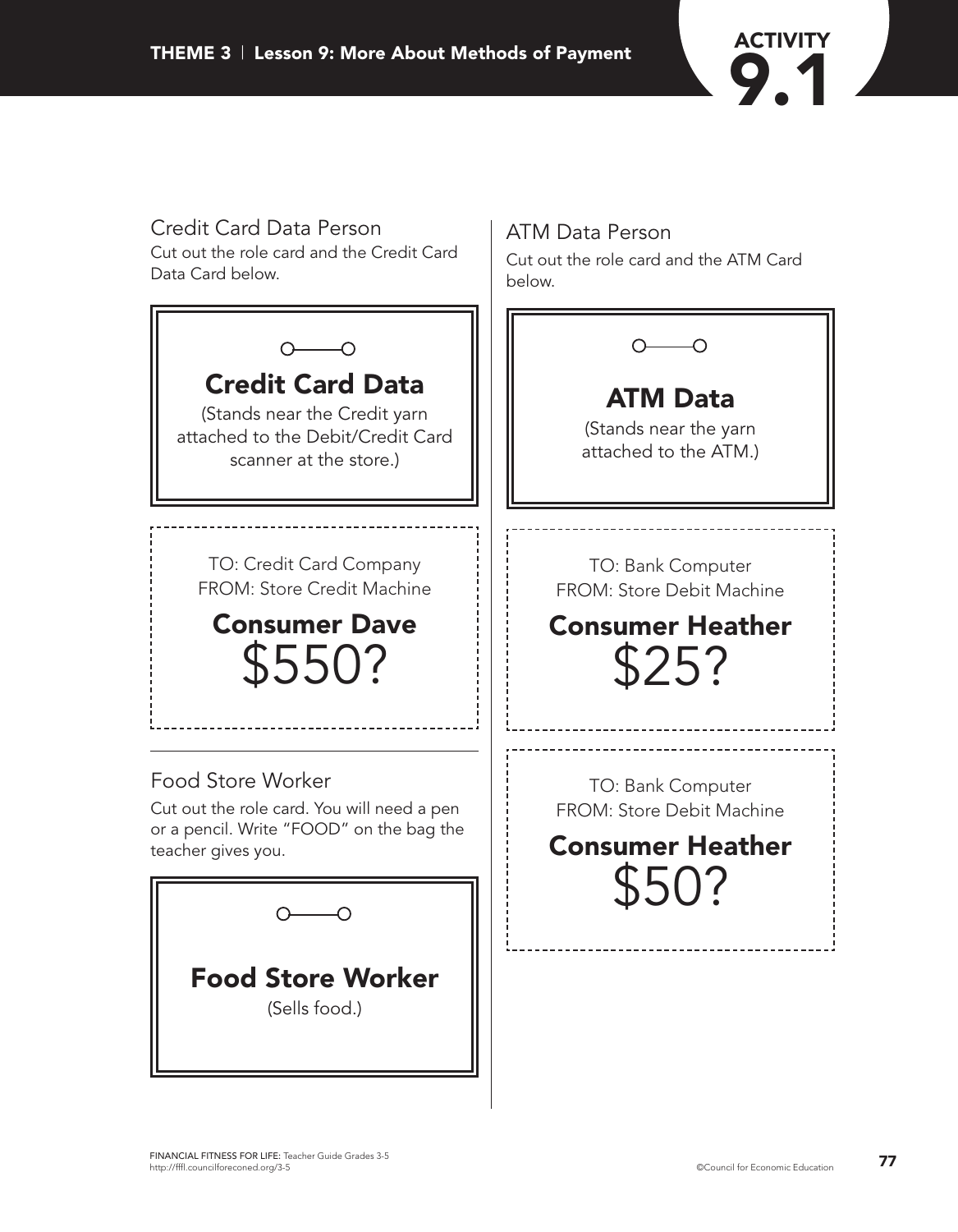

### Furniture Store Worker

Cut out the role card, picture of couch, and the credit card slip below. You will need a pen or a pencil. Write "Credit Card Bank" on the envelope the teacher gives you.

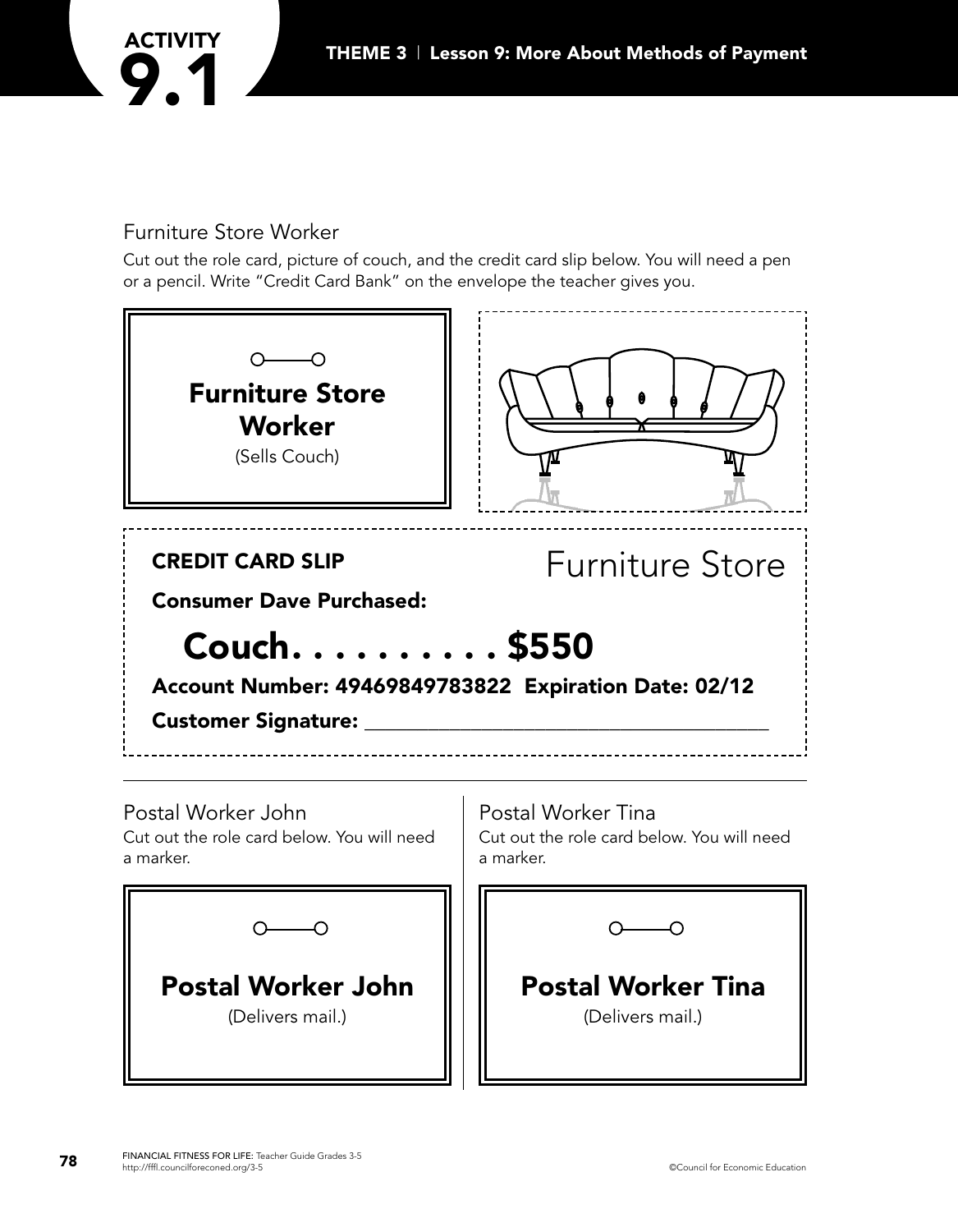

Debit Card Data Person #2

Cut out the role card and the Debit Card

# Postal Worker Dante

Cut out the role card below. You will need a marker.

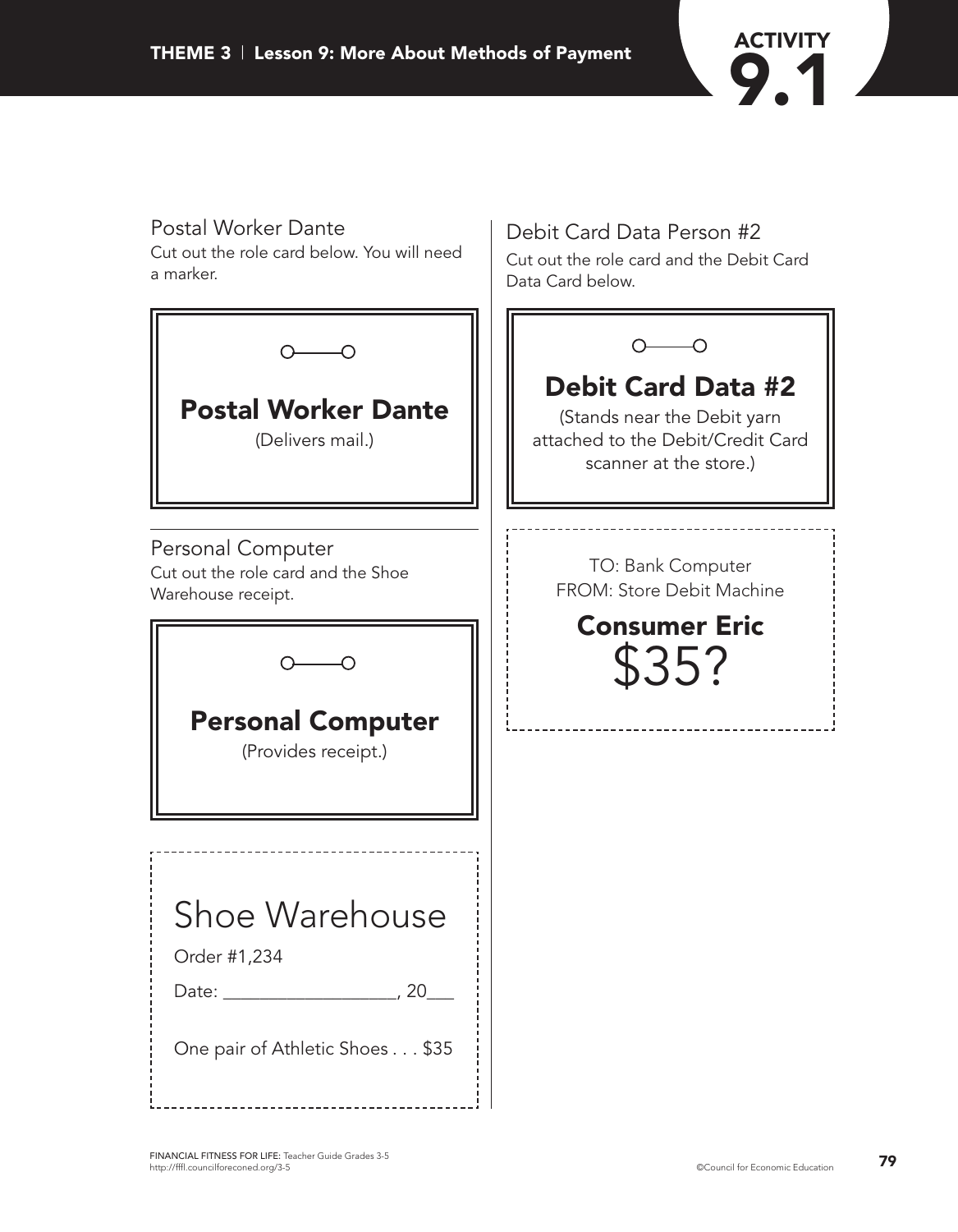

# **Follow the Money: A Role-Playing Activity**

### **Setting up the play:**

1. Divide the class into the following groups.

- 4 students will be consumers.
- 5 students will be in the stores group (2 workers and 3 debit/credit card data people).
- 4 students will be in the bank group (2 bankers and 2 computer operators).
- 3 students will be in the post office group.
- 2 students will be at the ATM site.
- 1 student will be the personal computer.

Note: If there are more than 19 students in the class, have the remaining students take turns reading the story, stopping as indicated.

2. Prepare large signs or posters indicating the following locations: Post Office, Bank, Credit Card Department, Credit Card Department Computer, Checks and Debit Card Department, Checks and Debit Card Department Computer, Stores, Personal Computer, ATM.

3. Rearrange the room and set up the props, using the diagram shown on the next page. A box that is used as a debit/credit scanner will be useful. You may also want a box to serve as the ATM machine.

4. Have the students in the stores group move their desks together. Place the following sign on the wall behind or near these desks: Stores. Place the debit/credit card scanner on one of the store desks.

5. Have the students in the bank group move their desks together. Place the Bank sign on the wall behind or near these desks. Within the bank, the students should have two departments. Two desks represent the checks and debit card department. Place the Checks and Debit Card Department sign on one desk and the Checks and Debit Card Computer sign on the other. Two desks should represent the credit card department. Place the Credit Card Department sign on one desk and the Credit Card Department Computer sign on the other.

6. Tell the ATM students to place two desks about five feet away from the bank. These two desks are the ATM. Place the ATM poster board on top of these two desks.

7. Have the students in the Post Office Group move their desks together. Place the Post Office sign on these desks.

8. Tell the students who are playing consumers to remain at their desks and be ready for playing their parts.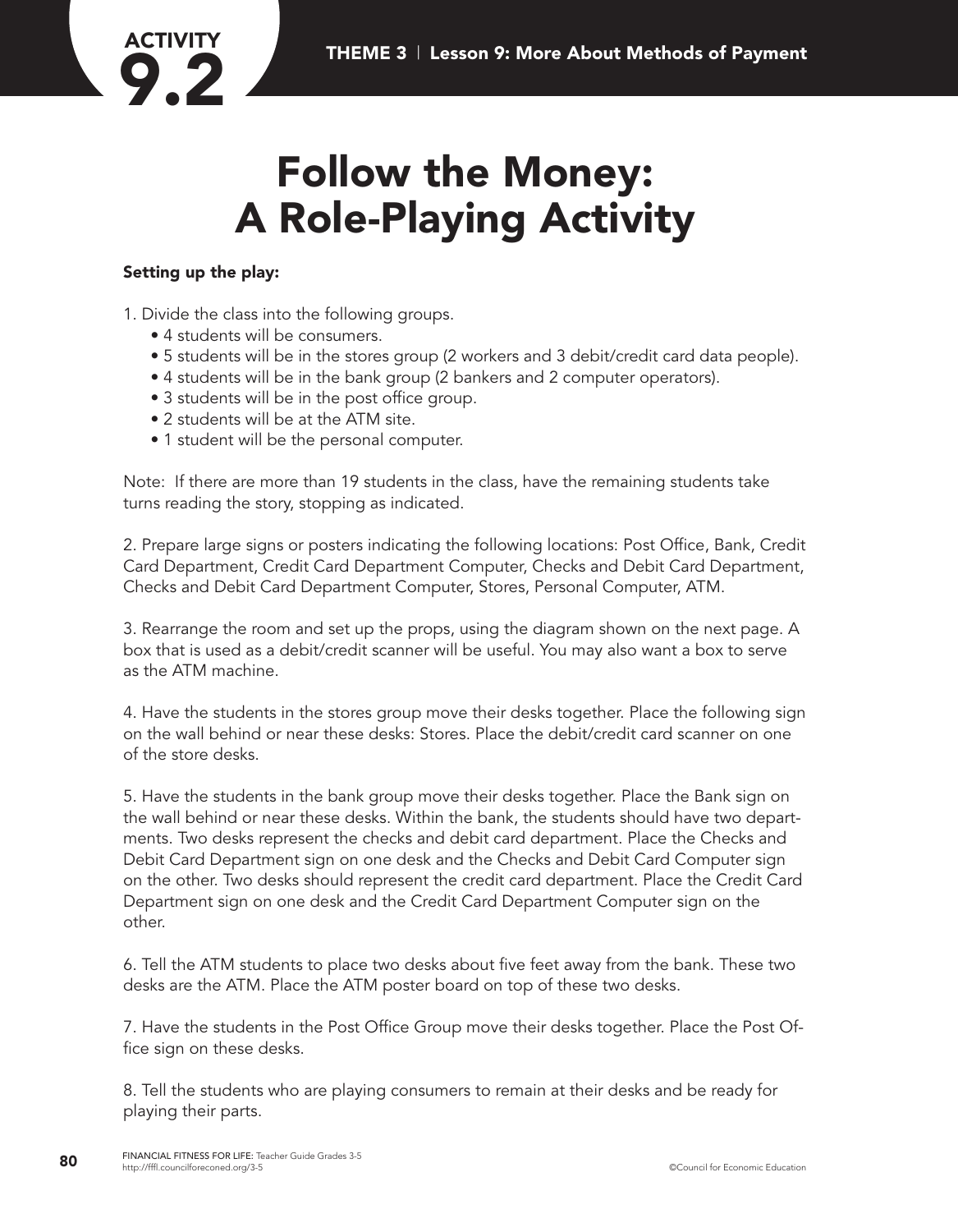

9. Use one color of yarn to connect the ATM machine with the bank debit computer and to connect the stores' debit/credit card scanner with the bank.

10. Use yarn of another color to connect the stores' debit/credit card scanner with the credit card department computer. Also connect the personal computer with the debit computer using different colored yarn.

11. Distribute role cards, prop cards, and safety pins to the student actors. Give an envelope to Banker Beth, Consumer Dave, and the Furniture Store Worker. Give the brown grocery bag to the Food Store Worker. Have the students review their roles and follow other directions indicated on their sheets. Have them pin their role cards to their shirts.

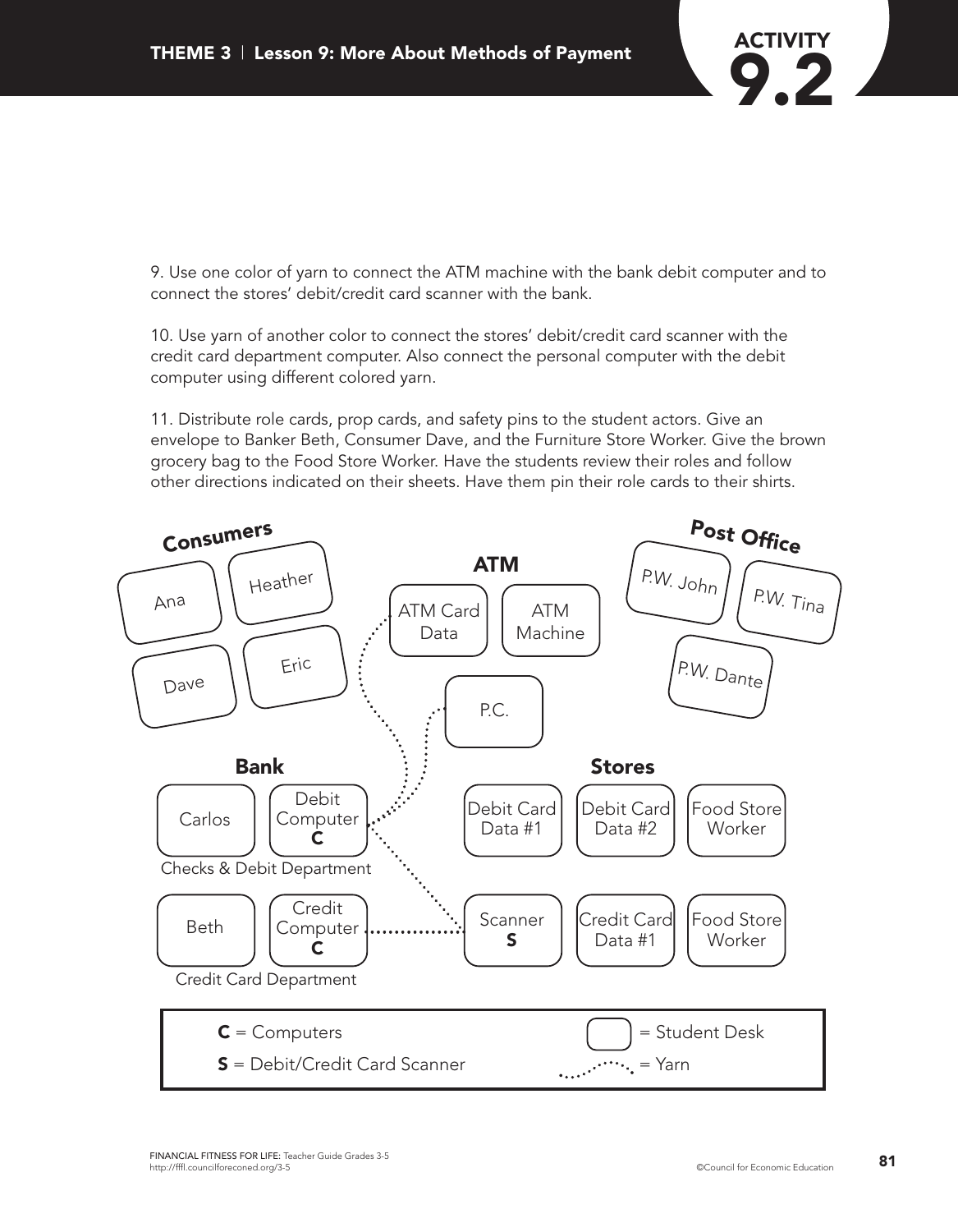

# **Follow the Money**

#### **Characters:**

Consumers Ana, Dave, Heather, Eric Postal Workers John, Tina, Dante Bankers Beth, Carlos Furniture and Food Store Workers Debit Card Data 1 Debit Card Data 2 Credit Card Data Debit Card Computer Credit Card Computer Personal Computer ATM Machine ATM Card Data

**Narrator** (or Teacher) reads the directions out loud.

#### **Consumer Ana:**

Go to the food store. Tell the store owner you want to buy \$25 worth of food, using your debit card. Put your debit card in the debit card scanner box in the store.

#### **Debit Card Data 1:**

Hold on to the yarn (wire) and hurry along the yarn to the Debit Card Computer. Give the computer the card that says "Consumer Ana \$25?"

#### **Debit Card Computer:**

Give Debit Data a "yes" card.

#### **Debit Card Data 1:**

Hurry back along the yarn (wire) to the debit/credit scanner box. Put the index card in the box.

#### **Consumer Ana:**

Take your debit card out of the debit box.

#### **Food Store Worker:**

Give Consumer Ana the bag of food.

#### **Consumer Ana:**

Take your bag and go back to your desk.

STOP\* STOP\* STOP\* STOP\* STOP\* STOP\* STOP\* STOP\* STOP\* STOP\*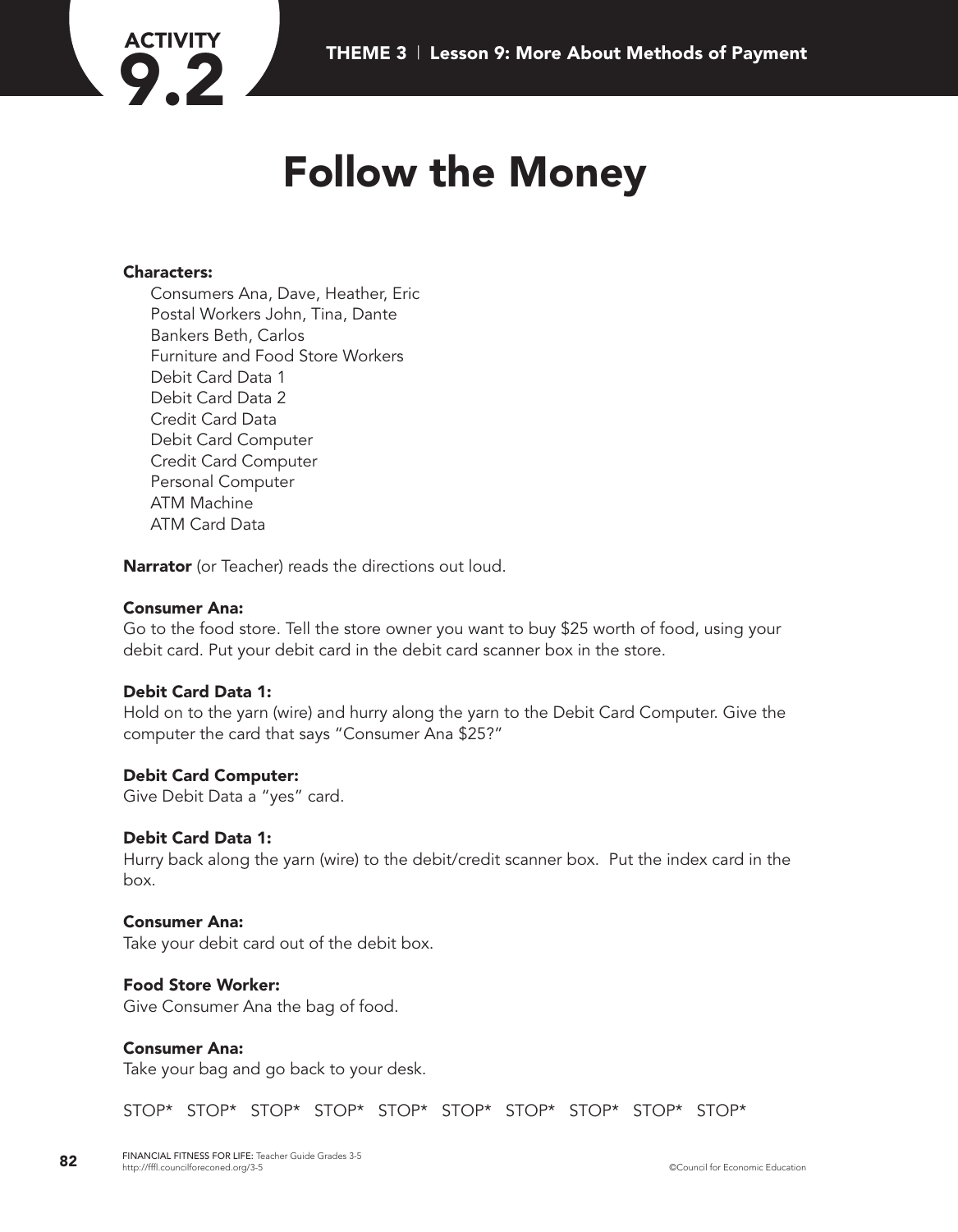

#### **Consumer Dave:**

Go to the store. Tell the Furniture Store Worker that you want to buy a new couch.

#### **Furniture Store Worker:**

Tell Consumer Dave that the price of the couch is \$550.

#### **Consumer Dave:**

Tell the store owner that you will use your credit card to pay. Put your credit card in the debit/credit box.

#### **Credit Card Data:**

Hurry along the yarn to the Credit Card Computer. Give the computer the card that says "Consumer Dave \$550?"

#### **Credit Card Computer:**

Give Credit Card Data a card that says "yes."

#### **Credit Card Data:**

Hurry back along the wire (yarn) to the store; put the "yes' card in the credit/debit box.

#### **Furniture Store Worker:**

Take the credit card out of the box; give it to the consumer. Have Consumer Dave sign the credit card slip. Give Dave the couch.

#### **Consumer Dave:**

Take your couch and go back to your desk.

#### **Furniture Store Worker:**

Place the credit card slip in the credit card bank envelope. Walk over to the Post Office and give the envelope to Postal Worker John.

STOP\* STOP\* STOP\* STOP\* STOP\* STOP\* STOP\* STOP\* STOP\* STOP\*

#### **Postal Worker John:**

Pick up the envelope from Consumer Dave. Mark it with an "X." Take it to the bank and give it to Banker Beth.

#### **Banker Beth:**

Prepare a bill for Consumer Dave by placing the bill in the envelope. Take it to the Post Office.

#### **Postal Worker Tina:**

Pick up the envelope from Banker Beth. Put an "X" on the envelope. Deliver the envelope to Consumer Dave.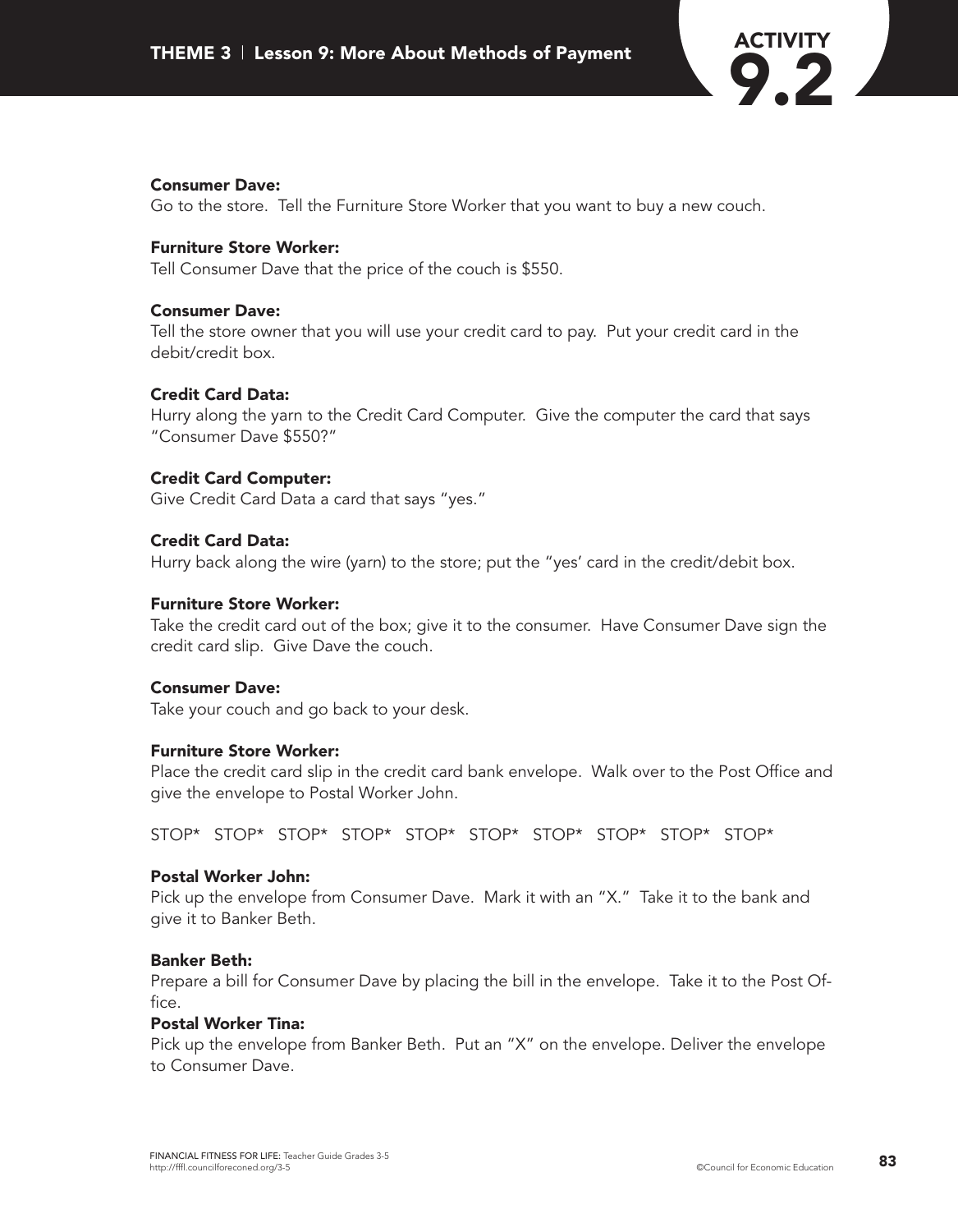#### **Consumer Dave:**

Remove the credit card bill from the envelope. Place the check for the credit card company along with the bill in the envelope labeled "Credit Card Company." Deliver the envelope to the Post Office.

#### **Postal Worker Dante:**

Take the envelope from Consumer Dave. Write an "X" on the envelope. Take the envelope to Banker Beth.

#### **Banker Beth:**

Open the envelope from Consumer Dave. Take the check to Banker Carlos in the check department. Mark Consumer Dave's credit card bill "paid."

#### **Banker Carlos:**

Take the check from Banker Beth. Subtract \$550 from Consumer Dave's balance. Add \$550 to Credit Card Company balance.

STOP\* STOP\* STOP\* STOP\* STOP\* STOP\* STOP\* STOP\* STOP\* STOP\*

#### **Consumer Heather:**

You want \$50 to pay your children's allowance and have cash for the week. Go to the ATM at the bank. Drop your debit card in the slot. Press buttons 5 and 0.

#### **ATM Card Data:**

Hold on to the yarn and hurry to the bank. Give the Debit Card Computer the card that says "Consumer Heather \$50?"

#### **Debit Card Computer:**

Give ATM Card Data a card that says "No, there is not enough money in the account."

#### **ATM Card Data:**

Hurry back along the wire (yarn) to the ATM. Give the "No" card to the ATM.

#### **ATM:**

Return the ATM Card to Heather, with the message that there is not enough money in the account.

#### **Consumer Heather:**

Try again by dropping your debit card into the slot and asking for \$25. Press buttons 2 and 5.

#### **ATM Card Data:**

Hold on to the yarn and hurry to the bank. Give the Debit Card Computer a new card that says "Consumer Heather \$25?"